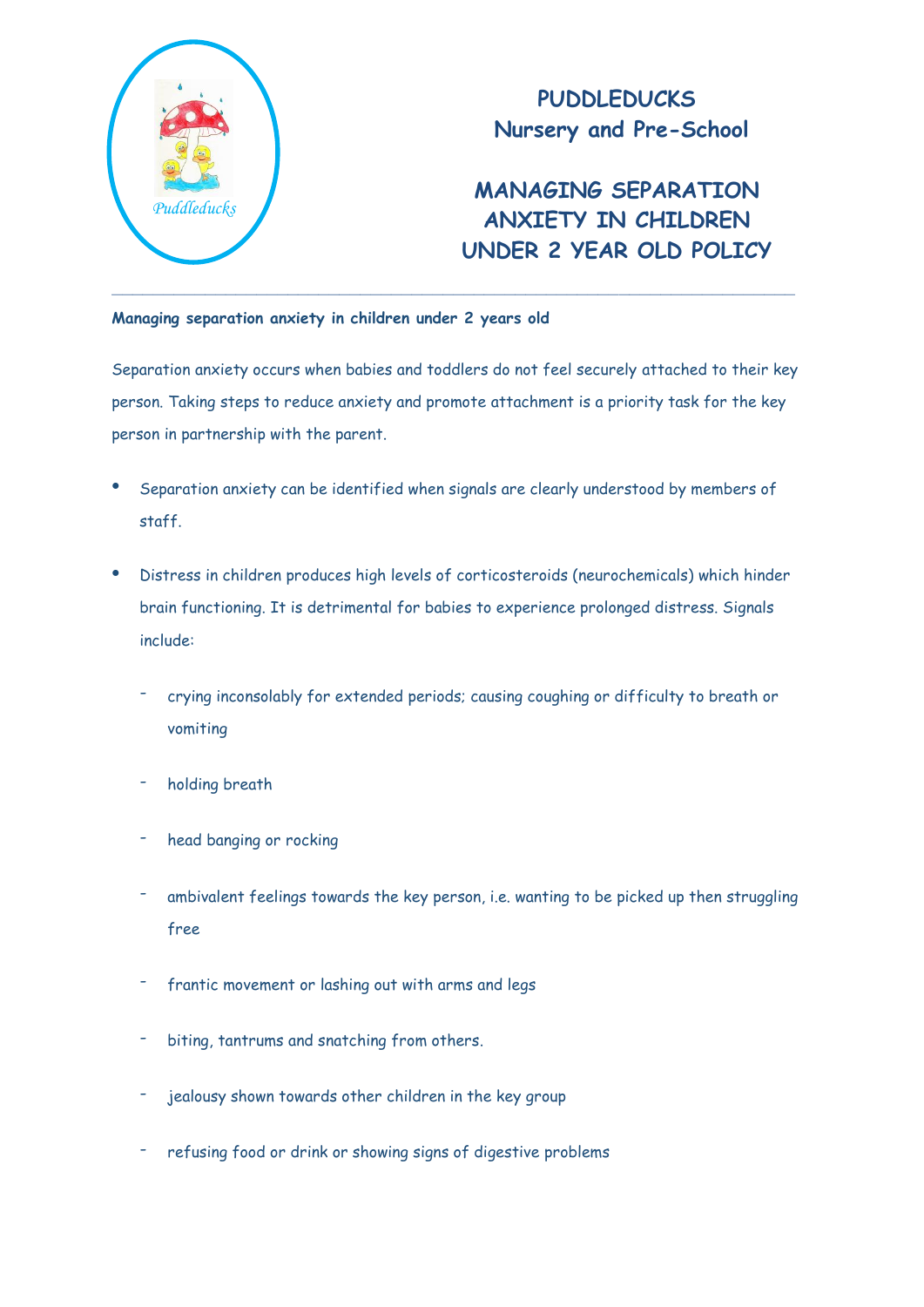- temporary interest in toys or others, then crying again.
- prolonged periods of sleep
- switching off, staring blankly
- anxiousness about who is coming in and out of a room, standing by the door for long periods
- being held, but not responding or smiling
- crying when the parent collects or cheering up and eager when parent collects
- A picture of evidence builds up which may suggest that the baby/toddler is experiencing separation anxiety. This needs to be discussed with the parent and a plan made to help the child settle.
- The parent and key person discuss the reasons that the separation anxiety has developed or been made worse. It could be due to:
	- hurried settling-in due to pressures on parents
	- inadequate settling in due to the key person being absent or the baby not being brought in each day to complete the settling-in plan
	- the key person's absence during settling in period
	- changes of staff
	- part time attendance not allowing sufficient continuity for the baby to become familiar with the surroundings and to make an attachment to the key person
	- change of key person in the setting
	- changes at home stress events in the family
	- baby's illness